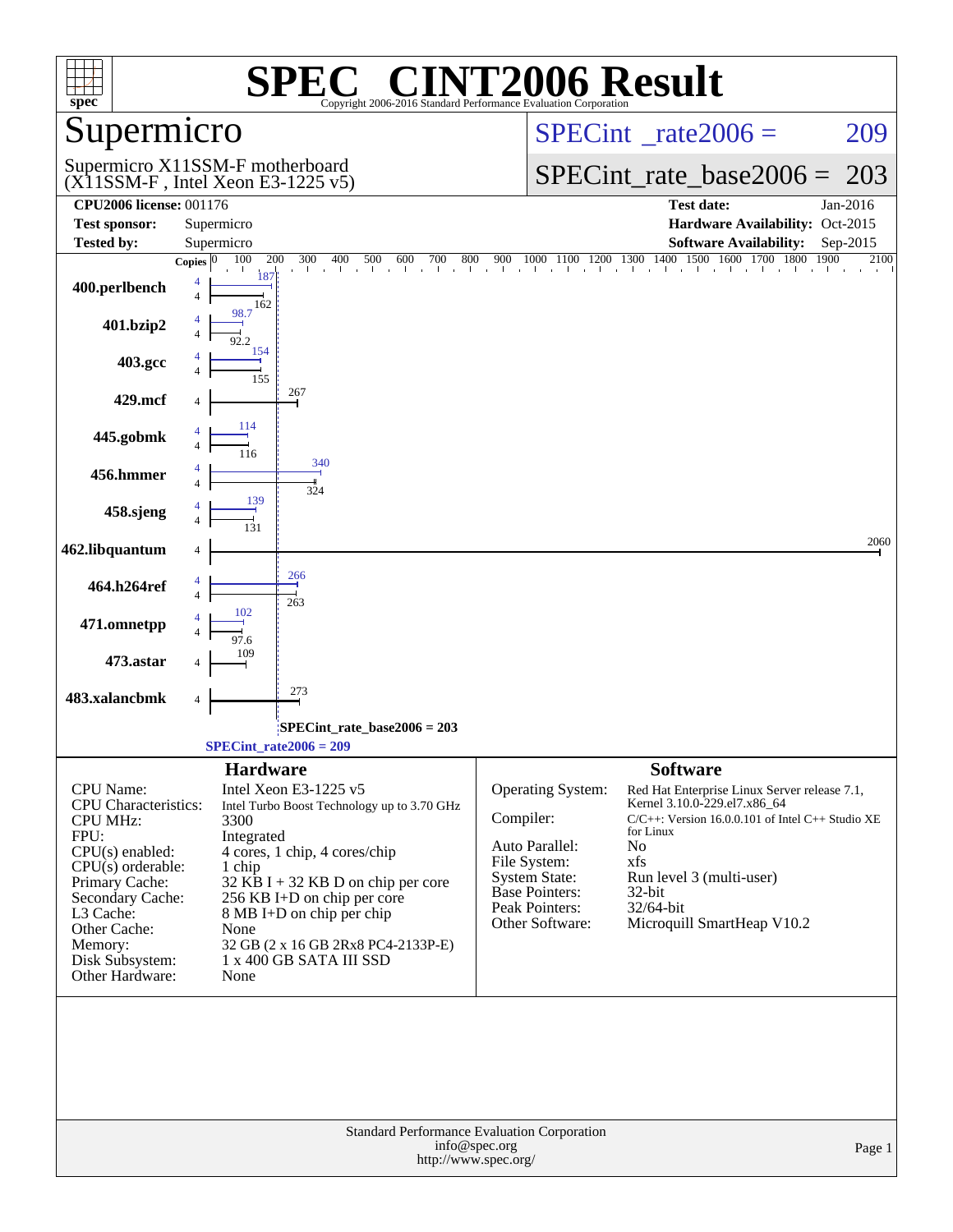

# Supermicro

#### (X11SSM-F , Intel Xeon E3-1225 v5) Supermicro X11SSM-F motherboard

SPECint rate $2006 = 209$ 

### [SPECint\\_rate\\_base2006 =](http://www.spec.org/auto/cpu2006/Docs/result-fields.html#SPECintratebase2006) 203

**[CPU2006 license:](http://www.spec.org/auto/cpu2006/Docs/result-fields.html#CPU2006license)** 001176 **[Test date:](http://www.spec.org/auto/cpu2006/Docs/result-fields.html#Testdate)** Jan-2016 **[Test sponsor:](http://www.spec.org/auto/cpu2006/Docs/result-fields.html#Testsponsor)** Supermicro Supermicro **[Hardware Availability:](http://www.spec.org/auto/cpu2006/Docs/result-fields.html#HardwareAvailability)** Oct-2015 **[Tested by:](http://www.spec.org/auto/cpu2006/Docs/result-fields.html#Testedby)** Supermicro **Supermicro [Software Availability:](http://www.spec.org/auto/cpu2006/Docs/result-fields.html#SoftwareAvailability)** Sep-2015

#### **[Results Table](http://www.spec.org/auto/cpu2006/Docs/result-fields.html#ResultsTable)**

|                                                                                                          | <b>Base</b>   |                |              |                |       |                | <b>Peak</b> |               |                |              |                |              |                |              |
|----------------------------------------------------------------------------------------------------------|---------------|----------------|--------------|----------------|-------|----------------|-------------|---------------|----------------|--------------|----------------|--------------|----------------|--------------|
| <b>Benchmark</b>                                                                                         | <b>Copies</b> | <b>Seconds</b> | <b>Ratio</b> | <b>Seconds</b> | Ratio | <b>Seconds</b> | Ratio       | <b>Copies</b> | <b>Seconds</b> | <b>Ratio</b> | <b>Seconds</b> | <b>Ratio</b> | <b>Seconds</b> | <b>Ratio</b> |
| 400.perlbench                                                                                            |               | 242            | 162          | 241            | 162   | 241            | 162         |               | 208            | 187          | 208            | 188          | 208            | <b>187</b>   |
| 401.bzip2                                                                                                |               | 420            | 91.9         | 418            | 92.3  | 419            | 92.2        |               | 389            | 99.2         | 391            | 98.7         | 391            | 98.6         |
| $403.\mathrm{gcc}$                                                                                       | 4             | 207            | 155          | 209            | 154   | 208            | 155         |               | 211            | 153          | 208            | 155          | 209            | 154          |
| $429$ .mcf                                                                                               | 4             | 136            | 268          | 137            | 267   | 136            | 267         |               | 136            | 268          | 137            | 267          | 136            | 267          |
| $445$ .gobm $k$                                                                                          | 4             | 361            | 116          | 361            | 116   | 362            | 116         |               | 367            | <u>114</u>   | 366            | 115          | 367            | 114          |
| 456.hmmer                                                                                                |               | 115            | 324          | 115            | 324   | 116            | 320         |               | 110            | 339          | <b>110</b>     | 340          | 110            | 340          |
| $458$ .sjeng                                                                                             | 4             | 369            | 131          | 369            | 131   | 369            | <b>131</b>  |               | 349            | 139          | 348            | 139          | 348            | 139          |
| 462.libquantum                                                                                           |               | 40.2           | 2060         | 40.3           | 2060  | 40.3           | 2060        |               | 40.2           | 2060         | 40.3           | 2060         | 40.3           | 2060         |
| 464.h264ref                                                                                              |               | 336            | 263          | 336            | 263   | 336            | 263         |               | 330            | 268          | 333            | 266          | 333            | 266          |
| 471.omnetpp                                                                                              |               | 256            | 97.6         | 256            | 97.8  | 256            | 97.5        |               | 246            | 102          | 245            | 102          | 246            | <b>102</b>   |
| 473.astar                                                                                                | 4             | 257            | 109          | 257            | 109   | 257            | 109         |               | 257            | 109          | 257            | 109          | 257            | 109          |
| 483.xalancbmk                                                                                            | 4             | 101            | 273          | 101            | 273   | 101            | 273         | 4             | 101            | 273          | 101            | 273          | 101            | 273          |
| Results appear in the order in which they were run. Bold underlined text indicates a median measurement. |               |                |              |                |       |                |             |               |                |              |                |              |                |              |

#### **[Submit Notes](http://www.spec.org/auto/cpu2006/Docs/result-fields.html#SubmitNotes)**

 The taskset mechanism was used to bind copies to processors. The config file option 'submit' was used to generate taskset commands to bind each copy to a specific processor. For details, please see the config file.

#### **[Operating System Notes](http://www.spec.org/auto/cpu2006/Docs/result-fields.html#OperatingSystemNotes)**

Stack size set to unlimited using "ulimit -s unlimited"

#### **[Platform Notes](http://www.spec.org/auto/cpu2006/Docs/result-fields.html#PlatformNotes)**

Standard Performance Evaluation Corporation Sysinfo program /usr/cpu2006/config/sysinfo.rev6914 \$Rev: 6914 \$ \$Date:: 2014-06-25 #\$ e3fbb8667b5a285932ceab81e28219e1 running on X10SRA-01 Thu Jan 7 03:23:40 2016 This section contains SUT (System Under Test) info as seen by some common utilities. To remove or add to this section, see: <http://www.spec.org/cpu2006/Docs/config.html#sysinfo> From /proc/cpuinfo model name : Intel(R) Xeon(R) CPU E3-1225 v5 @ 3.30GHz 1 "physical id"s (chips) 4 "processors" cores, siblings (Caution: counting these is hw and system dependent. The following excerpts from /proc/cpuinfo might not be reliable. Use with caution.) cpu cores : 4 siblings : 4 Continued on next page

[info@spec.org](mailto:info@spec.org) <http://www.spec.org/>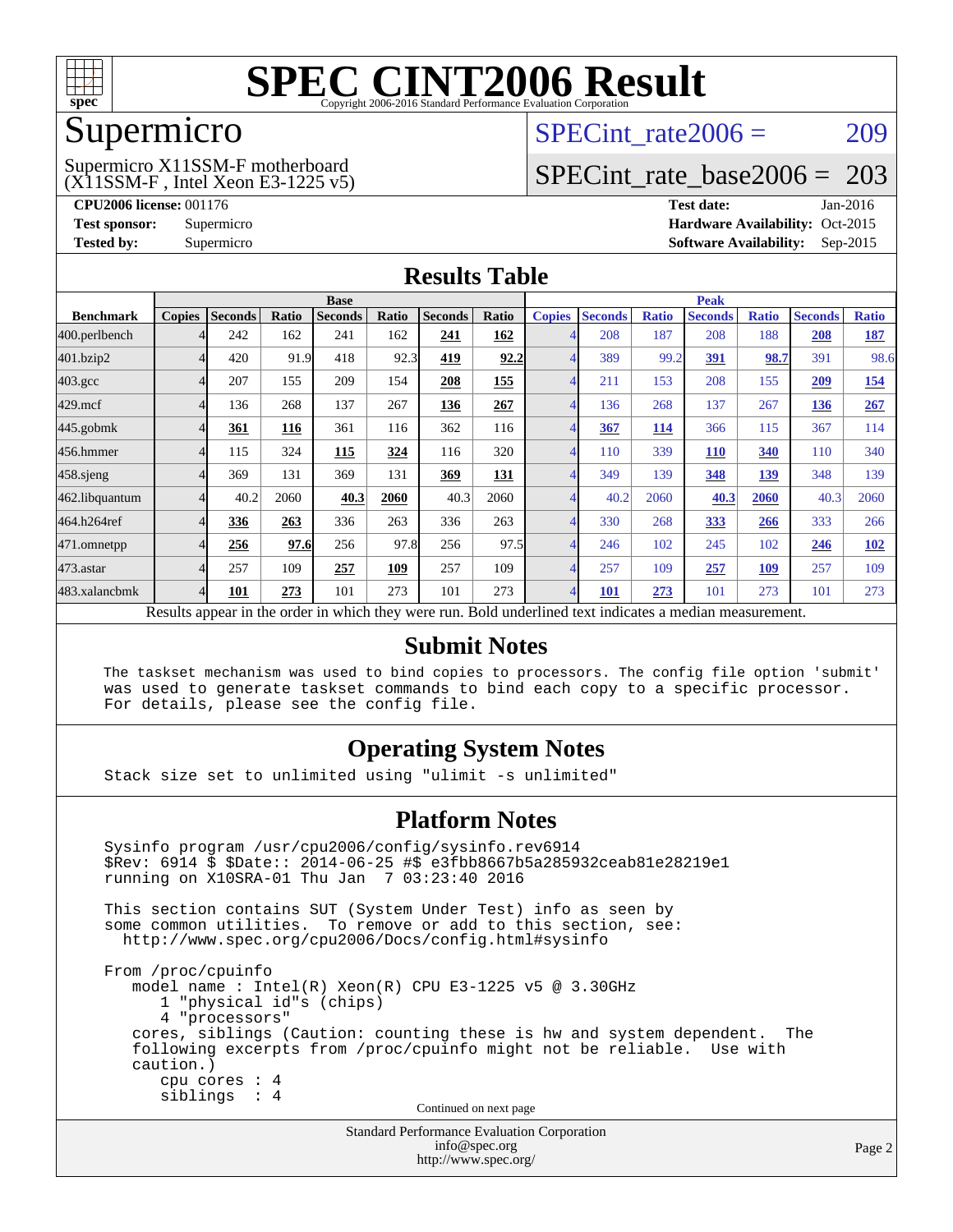

#### Supermicro

SPECint rate $2006 = 209$ 

(X11SSM-F , Intel Xeon E3-1225 v5) Supermicro X11SSM-F motherboard

[SPECint\\_rate\\_base2006 =](http://www.spec.org/auto/cpu2006/Docs/result-fields.html#SPECintratebase2006) 203

**[CPU2006 license:](http://www.spec.org/auto/cpu2006/Docs/result-fields.html#CPU2006license)** 001176 **[Test date:](http://www.spec.org/auto/cpu2006/Docs/result-fields.html#Testdate)** Jan-2016 **[Test sponsor:](http://www.spec.org/auto/cpu2006/Docs/result-fields.html#Testsponsor)** Supermicro Supermicro **[Hardware Availability:](http://www.spec.org/auto/cpu2006/Docs/result-fields.html#HardwareAvailability)** Oct-2015 **[Tested by:](http://www.spec.org/auto/cpu2006/Docs/result-fields.html#Testedby)** Supermicro **Supermicro [Software Availability:](http://www.spec.org/auto/cpu2006/Docs/result-fields.html#SoftwareAvailability)** Sep-2015

#### **[Platform Notes \(Continued\)](http://www.spec.org/auto/cpu2006/Docs/result-fields.html#PlatformNotes)**

 physical 0: cores 0 1 2 3 cache size : 8192 KB From /proc/meminfo<br>MemTotal: 32768808 kB HugePages\_Total: 0 Hugepagesize: 2048 kB From /etc/\*release\* /etc/\*version\* os-release: NAME="Red Hat Enterprise Linux Server" VERSION="7.1 (Maipo)" ID="rhel" ID\_LIKE="fedora" VERSION\_ID="7.1" PRETTY\_NAME="Red Hat Enterprise Linux Server 7.1 (Maipo)" ANSI\_COLOR="0;31" CPE\_NAME="cpe:/o:redhat:enterprise\_linux:7.1:GA:server" redhat-release: Red Hat Enterprise Linux Server release 7.1 (Maipo) system-release: Red Hat Enterprise Linux Server release 7.1 (Maipo) system-release-cpe: cpe:/o:redhat:enterprise\_linux:7.1:ga:server uname -a: Linux X10SRA-01 3.10.0-229.el7.x86\_64 #1 SMP Thu Jan 29 18:37:38 EST 2015 x86\_64 x86\_64 x86\_64 GNU/Linux run-level 3 Jan 6 18:41 SPEC is set to: /usr/cpu2006 Filesystem Type Size Used Avail Use% Mounted on /dev/sda2 xfs 183G 5.2G 178G 3% / Additional information from dmidecode: Warning: Use caution when you interpret this section. The 'dmidecode' program reads system data which is "intended to allow hardware to be accurately determined", but the intent may not be met, as there are frequent changes to hardware, firmware, and the "DMTF SMBIOS" standard. BIOS American Megatrends Inc. 1.0b 12/22/2015 Memory: 2x Not Specified Not Specified 2x Samsung M391A2K43BB1-CPB 16 GB 2 rank 2133 MHz (End of data from sysinfo program)

#### **[General Notes](http://www.spec.org/auto/cpu2006/Docs/result-fields.html#GeneralNotes)**

Environment variables set by runspec before the start of the run: LD\_LIBRARY\_PATH = "/usr/cpu2006/libs/32:/usr/cpu2006/libs/64:/usr/cpu2006/sh"

 Binaries compiled on a system with 1x Intel Core i5-4670K CPU + 32GB Continued on next page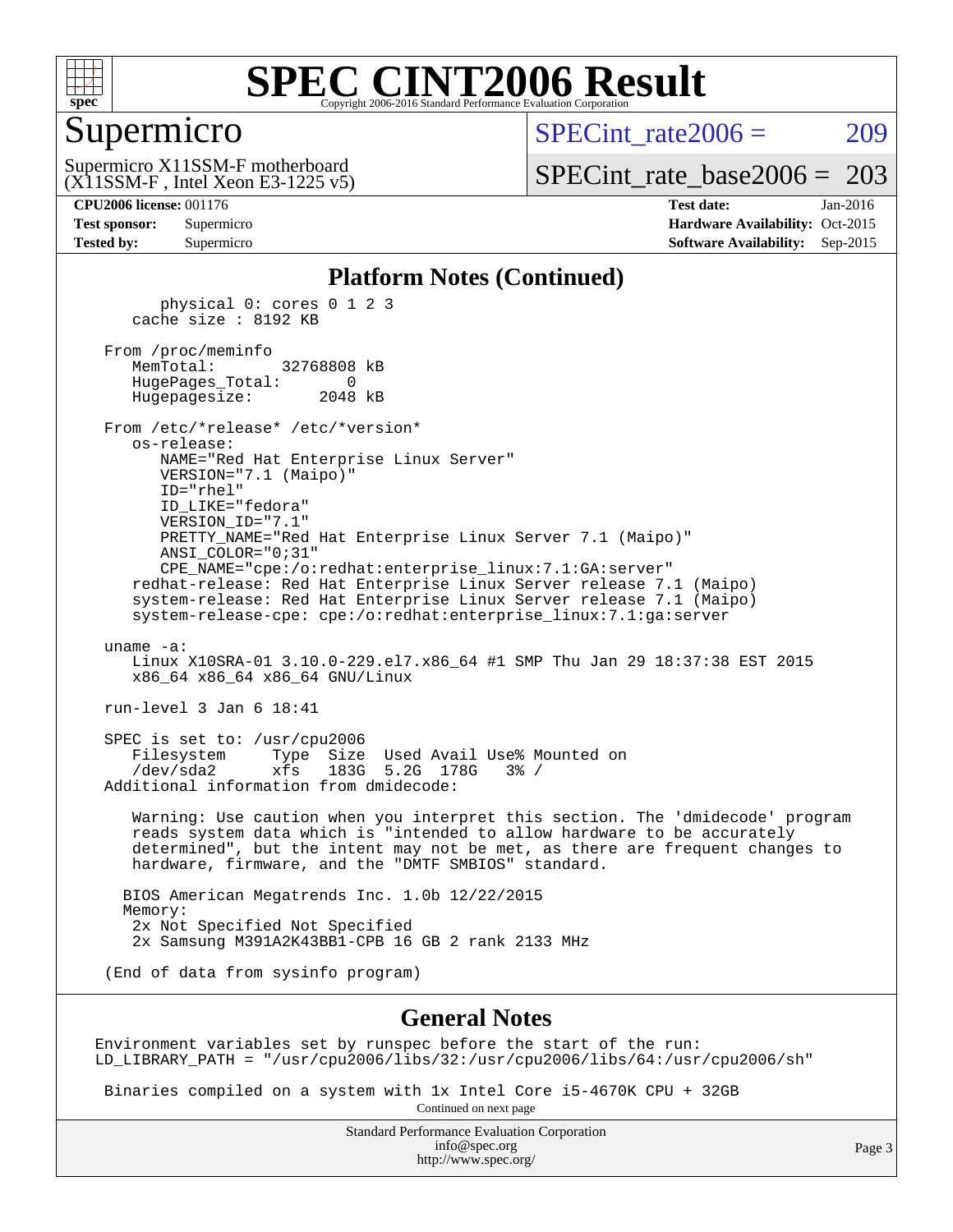

#### Supermicro

SPECint rate $2006 = 209$ 

(X11SSM-F , Intel Xeon E3-1225 v5) Supermicro X11SSM-F motherboard

[SPECint\\_rate\\_base2006 =](http://www.spec.org/auto/cpu2006/Docs/result-fields.html#SPECintratebase2006) 203

**[CPU2006 license:](http://www.spec.org/auto/cpu2006/Docs/result-fields.html#CPU2006license)** 001176 **[Test date:](http://www.spec.org/auto/cpu2006/Docs/result-fields.html#Testdate)** Jan-2016 **[Test sponsor:](http://www.spec.org/auto/cpu2006/Docs/result-fields.html#Testsponsor)** Supermicro Supermicro **[Hardware Availability:](http://www.spec.org/auto/cpu2006/Docs/result-fields.html#HardwareAvailability)** Oct-2015 **[Tested by:](http://www.spec.org/auto/cpu2006/Docs/result-fields.html#Testedby)** Supermicro **Supermicro [Software Availability:](http://www.spec.org/auto/cpu2006/Docs/result-fields.html#SoftwareAvailability)** Sep-2015

#### **[General Notes \(Continued\)](http://www.spec.org/auto/cpu2006/Docs/result-fields.html#GeneralNotes)**

 memory using RedHat EL 7.1 Transparent Huge Pages enabled with: echo always > /sys/kernel/mm/transparent\_hugepage/enabled

# **[Base Compiler Invocation](http://www.spec.org/auto/cpu2006/Docs/result-fields.html#BaseCompilerInvocation)**

[C benchmarks](http://www.spec.org/auto/cpu2006/Docs/result-fields.html#Cbenchmarks):

[icc -m32 -L/opt/intel/compilers\\_and\\_libraries\\_2016/linux/compiler/lib/ia32\\_lin](http://www.spec.org/cpu2006/results/res2016q1/cpu2006-20160107-38630.flags.html#user_CCbase_intel_icc_e10256ba5924b668798078a321b0cb3f)

[C++ benchmarks:](http://www.spec.org/auto/cpu2006/Docs/result-fields.html#CXXbenchmarks)

[icpc -m32 -L/opt/intel/compilers\\_and\\_libraries\\_2016/linux/compiler/lib/ia32\\_lin](http://www.spec.org/cpu2006/results/res2016q1/cpu2006-20160107-38630.flags.html#user_CXXbase_intel_icpc_b4f50a394bdb4597aa5879c16bc3f5c5)

### **[Base Portability Flags](http://www.spec.org/auto/cpu2006/Docs/result-fields.html#BasePortabilityFlags)**

 400.perlbench: [-D\\_FILE\\_OFFSET\\_BITS=64](http://www.spec.org/cpu2006/results/res2016q1/cpu2006-20160107-38630.flags.html#user_basePORTABILITY400_perlbench_file_offset_bits_64_438cf9856305ebd76870a2c6dc2689ab) [-DSPEC\\_CPU\\_LINUX\\_IA32](http://www.spec.org/cpu2006/results/res2016q1/cpu2006-20160107-38630.flags.html#b400.perlbench_baseCPORTABILITY_DSPEC_CPU_LINUX_IA32) 401.bzip2: [-D\\_FILE\\_OFFSET\\_BITS=64](http://www.spec.org/cpu2006/results/res2016q1/cpu2006-20160107-38630.flags.html#user_basePORTABILITY401_bzip2_file_offset_bits_64_438cf9856305ebd76870a2c6dc2689ab) 403.gcc: [-D\\_FILE\\_OFFSET\\_BITS=64](http://www.spec.org/cpu2006/results/res2016q1/cpu2006-20160107-38630.flags.html#user_basePORTABILITY403_gcc_file_offset_bits_64_438cf9856305ebd76870a2c6dc2689ab) 429.mcf: [-D\\_FILE\\_OFFSET\\_BITS=64](http://www.spec.org/cpu2006/results/res2016q1/cpu2006-20160107-38630.flags.html#user_basePORTABILITY429_mcf_file_offset_bits_64_438cf9856305ebd76870a2c6dc2689ab) 445.gobmk: [-D\\_FILE\\_OFFSET\\_BITS=64](http://www.spec.org/cpu2006/results/res2016q1/cpu2006-20160107-38630.flags.html#user_basePORTABILITY445_gobmk_file_offset_bits_64_438cf9856305ebd76870a2c6dc2689ab) 456.hmmer: [-D\\_FILE\\_OFFSET\\_BITS=64](http://www.spec.org/cpu2006/results/res2016q1/cpu2006-20160107-38630.flags.html#user_basePORTABILITY456_hmmer_file_offset_bits_64_438cf9856305ebd76870a2c6dc2689ab) 458.sjeng: [-D\\_FILE\\_OFFSET\\_BITS=64](http://www.spec.org/cpu2006/results/res2016q1/cpu2006-20160107-38630.flags.html#user_basePORTABILITY458_sjeng_file_offset_bits_64_438cf9856305ebd76870a2c6dc2689ab) 462.libquantum: [-D\\_FILE\\_OFFSET\\_BITS=64](http://www.spec.org/cpu2006/results/res2016q1/cpu2006-20160107-38630.flags.html#user_basePORTABILITY462_libquantum_file_offset_bits_64_438cf9856305ebd76870a2c6dc2689ab) [-DSPEC\\_CPU\\_LINUX](http://www.spec.org/cpu2006/results/res2016q1/cpu2006-20160107-38630.flags.html#b462.libquantum_baseCPORTABILITY_DSPEC_CPU_LINUX) 464.h264ref: [-D\\_FILE\\_OFFSET\\_BITS=64](http://www.spec.org/cpu2006/results/res2016q1/cpu2006-20160107-38630.flags.html#user_basePORTABILITY464_h264ref_file_offset_bits_64_438cf9856305ebd76870a2c6dc2689ab) 471.omnetpp: [-D\\_FILE\\_OFFSET\\_BITS=64](http://www.spec.org/cpu2006/results/res2016q1/cpu2006-20160107-38630.flags.html#user_basePORTABILITY471_omnetpp_file_offset_bits_64_438cf9856305ebd76870a2c6dc2689ab) 473.astar: [-D\\_FILE\\_OFFSET\\_BITS=64](http://www.spec.org/cpu2006/results/res2016q1/cpu2006-20160107-38630.flags.html#user_basePORTABILITY473_astar_file_offset_bits_64_438cf9856305ebd76870a2c6dc2689ab) 483.xalancbmk: [-D\\_FILE\\_OFFSET\\_BITS=64](http://www.spec.org/cpu2006/results/res2016q1/cpu2006-20160107-38630.flags.html#user_basePORTABILITY483_xalancbmk_file_offset_bits_64_438cf9856305ebd76870a2c6dc2689ab) [-DSPEC\\_CPU\\_LINUX](http://www.spec.org/cpu2006/results/res2016q1/cpu2006-20160107-38630.flags.html#b483.xalancbmk_baseCXXPORTABILITY_DSPEC_CPU_LINUX)

# **[Base Optimization Flags](http://www.spec.org/auto/cpu2006/Docs/result-fields.html#BaseOptimizationFlags)**

[C benchmarks](http://www.spec.org/auto/cpu2006/Docs/result-fields.html#Cbenchmarks):

[-xCORE-AVX2](http://www.spec.org/cpu2006/results/res2016q1/cpu2006-20160107-38630.flags.html#user_CCbase_f-xAVX2_5f5fc0cbe2c9f62c816d3e45806c70d7) [-ipo](http://www.spec.org/cpu2006/results/res2016q1/cpu2006-20160107-38630.flags.html#user_CCbase_f-ipo) [-O3](http://www.spec.org/cpu2006/results/res2016q1/cpu2006-20160107-38630.flags.html#user_CCbase_f-O3) [-no-prec-div](http://www.spec.org/cpu2006/results/res2016q1/cpu2006-20160107-38630.flags.html#user_CCbase_f-no-prec-div) [-opt-prefetch](http://www.spec.org/cpu2006/results/res2016q1/cpu2006-20160107-38630.flags.html#user_CCbase_f-opt-prefetch) [-opt-mem-layout-trans=3](http://www.spec.org/cpu2006/results/res2016q1/cpu2006-20160107-38630.flags.html#user_CCbase_f-opt-mem-layout-trans_a7b82ad4bd7abf52556d4961a2ae94d5)

[C++ benchmarks:](http://www.spec.org/auto/cpu2006/Docs/result-fields.html#CXXbenchmarks)

[-xCORE-AVX2](http://www.spec.org/cpu2006/results/res2016q1/cpu2006-20160107-38630.flags.html#user_CXXbase_f-xAVX2_5f5fc0cbe2c9f62c816d3e45806c70d7) [-ipo](http://www.spec.org/cpu2006/results/res2016q1/cpu2006-20160107-38630.flags.html#user_CXXbase_f-ipo) [-O3](http://www.spec.org/cpu2006/results/res2016q1/cpu2006-20160107-38630.flags.html#user_CXXbase_f-O3) [-no-prec-div](http://www.spec.org/cpu2006/results/res2016q1/cpu2006-20160107-38630.flags.html#user_CXXbase_f-no-prec-div) [-opt-prefetch](http://www.spec.org/cpu2006/results/res2016q1/cpu2006-20160107-38630.flags.html#user_CXXbase_f-opt-prefetch) [-opt-mem-layout-trans=3](http://www.spec.org/cpu2006/results/res2016q1/cpu2006-20160107-38630.flags.html#user_CXXbase_f-opt-mem-layout-trans_a7b82ad4bd7abf52556d4961a2ae94d5) [-Wl,-z,muldefs](http://www.spec.org/cpu2006/results/res2016q1/cpu2006-20160107-38630.flags.html#user_CXXbase_link_force_multiple1_74079c344b956b9658436fd1b6dd3a8a) [-L/sh -lsmartheap](http://www.spec.org/cpu2006/results/res2016q1/cpu2006-20160107-38630.flags.html#user_CXXbase_SmartHeap_32f6c82aa1ed9c52345d30cf6e4a0499)

# **[Base Other Flags](http://www.spec.org/auto/cpu2006/Docs/result-fields.html#BaseOtherFlags)**

[C benchmarks](http://www.spec.org/auto/cpu2006/Docs/result-fields.html#Cbenchmarks):

403.gcc: [-Dalloca=\\_alloca](http://www.spec.org/cpu2006/results/res2016q1/cpu2006-20160107-38630.flags.html#b403.gcc_baseEXTRA_CFLAGS_Dalloca_be3056838c12de2578596ca5467af7f3)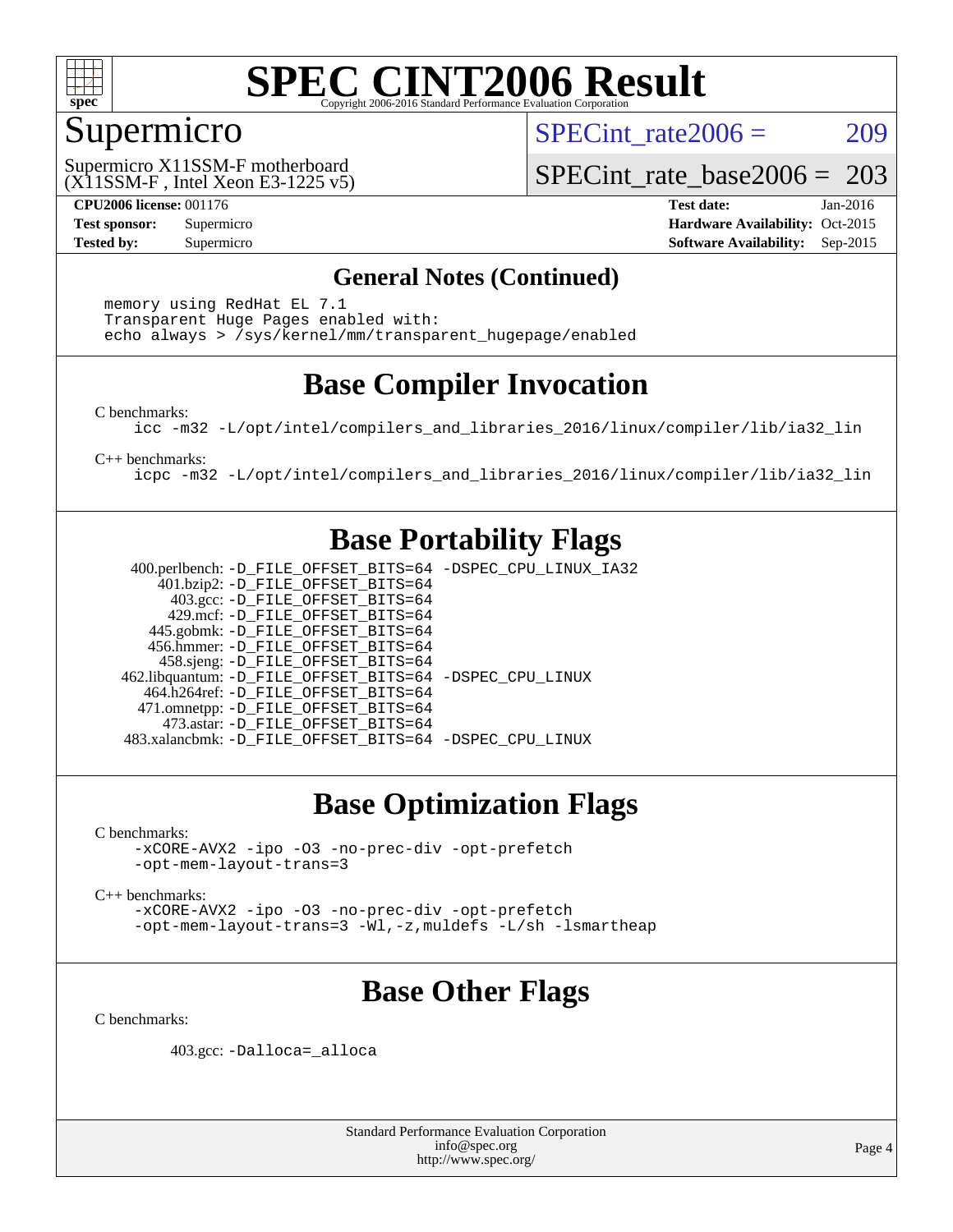

#### **[SPEC CINT2006 Result](http://www.spec.org/auto/cpu2006/Docs/result-fields.html#SPECCINT2006Result)** Copyright 2006-2016 Standard Performance Evaluation C

#### Supermicro

SPECint rate $2006 = 209$ 

(X11SSM-F , Intel Xeon E3-1225 v5) Supermicro X11SSM-F motherboard

[SPECint\\_rate\\_base2006 =](http://www.spec.org/auto/cpu2006/Docs/result-fields.html#SPECintratebase2006) 203

| <b>Test sponsor:</b> | Supermicro |  |  |  |
|----------------------|------------|--|--|--|
| <b>Tested by:</b>    | Supermicro |  |  |  |

**[CPU2006 license:](http://www.spec.org/auto/cpu2006/Docs/result-fields.html#CPU2006license)** 001176 **[Test date:](http://www.spec.org/auto/cpu2006/Docs/result-fields.html#Testdate)** Jan-2016 **[Hardware Availability:](http://www.spec.org/auto/cpu2006/Docs/result-fields.html#HardwareAvailability)** Oct-2015 **[Software Availability:](http://www.spec.org/auto/cpu2006/Docs/result-fields.html#SoftwareAvailability)** Sep-2015

### **[Peak Compiler Invocation](http://www.spec.org/auto/cpu2006/Docs/result-fields.html#PeakCompilerInvocation)**

[C benchmarks \(except as noted below\)](http://www.spec.org/auto/cpu2006/Docs/result-fields.html#Cbenchmarksexceptasnotedbelow):

[icc -m32 -L/opt/intel/compilers\\_and\\_libraries\\_2016/linux/compiler/lib/ia32\\_lin](http://www.spec.org/cpu2006/results/res2016q1/cpu2006-20160107-38630.flags.html#user_CCpeak_intel_icc_e10256ba5924b668798078a321b0cb3f)

400.perlbench: [icc -m64](http://www.spec.org/cpu2006/results/res2016q1/cpu2006-20160107-38630.flags.html#user_peakCCLD400_perlbench_intel_icc_64bit_bda6cc9af1fdbb0edc3795bac97ada53)

401.bzip2: [icc -m64](http://www.spec.org/cpu2006/results/res2016q1/cpu2006-20160107-38630.flags.html#user_peakCCLD401_bzip2_intel_icc_64bit_bda6cc9af1fdbb0edc3795bac97ada53)

456.hmmer: [icc -m64](http://www.spec.org/cpu2006/results/res2016q1/cpu2006-20160107-38630.flags.html#user_peakCCLD456_hmmer_intel_icc_64bit_bda6cc9af1fdbb0edc3795bac97ada53)

458.sjeng: [icc -m64](http://www.spec.org/cpu2006/results/res2016q1/cpu2006-20160107-38630.flags.html#user_peakCCLD458_sjeng_intel_icc_64bit_bda6cc9af1fdbb0edc3795bac97ada53)

#### [C++ benchmarks:](http://www.spec.org/auto/cpu2006/Docs/result-fields.html#CXXbenchmarks)

[icpc -m32 -L/opt/intel/compilers\\_and\\_libraries\\_2016/linux/compiler/lib/ia32\\_lin](http://www.spec.org/cpu2006/results/res2016q1/cpu2006-20160107-38630.flags.html#user_CXXpeak_intel_icpc_b4f50a394bdb4597aa5879c16bc3f5c5)

#### **[Peak Portability Flags](http://www.spec.org/auto/cpu2006/Docs/result-fields.html#PeakPortabilityFlags)**

 400.perlbench: [-D\\_FILE\\_OFFSET\\_BITS=64](http://www.spec.org/cpu2006/results/res2016q1/cpu2006-20160107-38630.flags.html#user_peakPORTABILITY400_perlbench_file_offset_bits_64_438cf9856305ebd76870a2c6dc2689ab) [-DSPEC\\_CPU\\_LP64](http://www.spec.org/cpu2006/results/res2016q1/cpu2006-20160107-38630.flags.html#b400.perlbench_peakCPORTABILITY_DSPEC_CPU_LP64) [-DSPEC\\_CPU\\_LINUX\\_X64](http://www.spec.org/cpu2006/results/res2016q1/cpu2006-20160107-38630.flags.html#b400.perlbench_peakCPORTABILITY_DSPEC_CPU_LINUX_X64) 401.bzip2: [-D\\_FILE\\_OFFSET\\_BITS=64](http://www.spec.org/cpu2006/results/res2016q1/cpu2006-20160107-38630.flags.html#user_peakPORTABILITY401_bzip2_file_offset_bits_64_438cf9856305ebd76870a2c6dc2689ab) [-DSPEC\\_CPU\\_LP64](http://www.spec.org/cpu2006/results/res2016q1/cpu2006-20160107-38630.flags.html#suite_peakCPORTABILITY401_bzip2_DSPEC_CPU_LP64) 403.gcc: [-D\\_FILE\\_OFFSET\\_BITS=64](http://www.spec.org/cpu2006/results/res2016q1/cpu2006-20160107-38630.flags.html#user_peakPORTABILITY403_gcc_file_offset_bits_64_438cf9856305ebd76870a2c6dc2689ab) 429.mcf: [-D\\_FILE\\_OFFSET\\_BITS=64](http://www.spec.org/cpu2006/results/res2016q1/cpu2006-20160107-38630.flags.html#user_peakPORTABILITY429_mcf_file_offset_bits_64_438cf9856305ebd76870a2c6dc2689ab) 445.gobmk: [-D\\_FILE\\_OFFSET\\_BITS=64](http://www.spec.org/cpu2006/results/res2016q1/cpu2006-20160107-38630.flags.html#user_peakPORTABILITY445_gobmk_file_offset_bits_64_438cf9856305ebd76870a2c6dc2689ab) 456.hmmer: [-D\\_FILE\\_OFFSET\\_BITS=64](http://www.spec.org/cpu2006/results/res2016q1/cpu2006-20160107-38630.flags.html#user_peakPORTABILITY456_hmmer_file_offset_bits_64_438cf9856305ebd76870a2c6dc2689ab) [-DSPEC\\_CPU\\_LP64](http://www.spec.org/cpu2006/results/res2016q1/cpu2006-20160107-38630.flags.html#suite_peakCPORTABILITY456_hmmer_DSPEC_CPU_LP64) 458.sjeng: [-D\\_FILE\\_OFFSET\\_BITS=64](http://www.spec.org/cpu2006/results/res2016q1/cpu2006-20160107-38630.flags.html#user_peakPORTABILITY458_sjeng_file_offset_bits_64_438cf9856305ebd76870a2c6dc2689ab) [-DSPEC\\_CPU\\_LP64](http://www.spec.org/cpu2006/results/res2016q1/cpu2006-20160107-38630.flags.html#suite_peakCPORTABILITY458_sjeng_DSPEC_CPU_LP64) 462.libquantum: [-D\\_FILE\\_OFFSET\\_BITS=64](http://www.spec.org/cpu2006/results/res2016q1/cpu2006-20160107-38630.flags.html#user_peakPORTABILITY462_libquantum_file_offset_bits_64_438cf9856305ebd76870a2c6dc2689ab) [-DSPEC\\_CPU\\_LINUX](http://www.spec.org/cpu2006/results/res2016q1/cpu2006-20160107-38630.flags.html#b462.libquantum_peakCPORTABILITY_DSPEC_CPU_LINUX) 464.h264ref: [-D\\_FILE\\_OFFSET\\_BITS=64](http://www.spec.org/cpu2006/results/res2016q1/cpu2006-20160107-38630.flags.html#user_peakPORTABILITY464_h264ref_file_offset_bits_64_438cf9856305ebd76870a2c6dc2689ab) 471.omnetpp: [-D\\_FILE\\_OFFSET\\_BITS=64](http://www.spec.org/cpu2006/results/res2016q1/cpu2006-20160107-38630.flags.html#user_peakPORTABILITY471_omnetpp_file_offset_bits_64_438cf9856305ebd76870a2c6dc2689ab) 473.astar: [-D\\_FILE\\_OFFSET\\_BITS=64](http://www.spec.org/cpu2006/results/res2016q1/cpu2006-20160107-38630.flags.html#user_peakPORTABILITY473_astar_file_offset_bits_64_438cf9856305ebd76870a2c6dc2689ab) 483.xalancbmk: [-D\\_FILE\\_OFFSET\\_BITS=64](http://www.spec.org/cpu2006/results/res2016q1/cpu2006-20160107-38630.flags.html#user_peakPORTABILITY483_xalancbmk_file_offset_bits_64_438cf9856305ebd76870a2c6dc2689ab) [-DSPEC\\_CPU\\_LINUX](http://www.spec.org/cpu2006/results/res2016q1/cpu2006-20160107-38630.flags.html#b483.xalancbmk_peakCXXPORTABILITY_DSPEC_CPU_LINUX)

#### **[Peak Optimization Flags](http://www.spec.org/auto/cpu2006/Docs/result-fields.html#PeakOptimizationFlags)**

[C benchmarks](http://www.spec.org/auto/cpu2006/Docs/result-fields.html#Cbenchmarks):

 400.perlbench: [-xCORE-AVX2](http://www.spec.org/cpu2006/results/res2016q1/cpu2006-20160107-38630.flags.html#user_peakPASS2_CFLAGSPASS2_LDCFLAGS400_perlbench_f-xAVX2_5f5fc0cbe2c9f62c816d3e45806c70d7)(pass 2) [-prof-gen:threadsafe](http://www.spec.org/cpu2006/results/res2016q1/cpu2006-20160107-38630.flags.html#user_peakPASS1_CFLAGSPASS1_LDCFLAGS400_perlbench_prof_gen_21a26eb79f378b550acd7bec9fe4467a)(pass 1) [-ipo](http://www.spec.org/cpu2006/results/res2016q1/cpu2006-20160107-38630.flags.html#user_peakPASS2_CFLAGSPASS2_LDCFLAGS400_perlbench_f-ipo)(pass 2) [-O3](http://www.spec.org/cpu2006/results/res2016q1/cpu2006-20160107-38630.flags.html#user_peakPASS2_CFLAGSPASS2_LDCFLAGS400_perlbench_f-O3)(pass 2) [-no-prec-div](http://www.spec.org/cpu2006/results/res2016q1/cpu2006-20160107-38630.flags.html#user_peakPASS2_CFLAGSPASS2_LDCFLAGS400_perlbench_f-no-prec-div)(pass 2) [-par-num-threads=1](http://www.spec.org/cpu2006/results/res2016q1/cpu2006-20160107-38630.flags.html#user_peakPASS1_CFLAGSPASS1_LDCFLAGS400_perlbench_par_num_threads_786a6ff141b4e9e90432e998842df6c2)(pass 1) [-prof-use](http://www.spec.org/cpu2006/results/res2016q1/cpu2006-20160107-38630.flags.html#user_peakPASS2_CFLAGSPASS2_LDCFLAGS400_perlbench_prof_use_bccf7792157ff70d64e32fe3e1250b55)(pass 2) [-auto-ilp32](http://www.spec.org/cpu2006/results/res2016q1/cpu2006-20160107-38630.flags.html#user_peakCOPTIMIZE400_perlbench_f-auto-ilp32)

 401.bzip2: [-xCORE-AVX2](http://www.spec.org/cpu2006/results/res2016q1/cpu2006-20160107-38630.flags.html#user_peakPASS2_CFLAGSPASS2_LDCFLAGS401_bzip2_f-xAVX2_5f5fc0cbe2c9f62c816d3e45806c70d7)(pass 2) [-prof-gen:threadsafe](http://www.spec.org/cpu2006/results/res2016q1/cpu2006-20160107-38630.flags.html#user_peakPASS1_CFLAGSPASS1_LDCFLAGS401_bzip2_prof_gen_21a26eb79f378b550acd7bec9fe4467a)(pass 1)  $-i\text{po}(pass 2)$  [-O3](http://www.spec.org/cpu2006/results/res2016q1/cpu2006-20160107-38630.flags.html#user_peakPASS2_CFLAGSPASS2_LDCFLAGS401_bzip2_f-O3) $(pass 2)$  [-no-prec-div](http://www.spec.org/cpu2006/results/res2016q1/cpu2006-20160107-38630.flags.html#user_peakPASS2_CFLAGSPASS2_LDCFLAGS401_bzip2_f-no-prec-div) $(pass 2)$ [-par-num-threads=1](http://www.spec.org/cpu2006/results/res2016q1/cpu2006-20160107-38630.flags.html#user_peakPASS1_CFLAGSPASS1_LDCFLAGS401_bzip2_par_num_threads_786a6ff141b4e9e90432e998842df6c2)(pass 1) [-prof-use](http://www.spec.org/cpu2006/results/res2016q1/cpu2006-20160107-38630.flags.html#user_peakPASS2_CFLAGSPASS2_LDCFLAGS401_bzip2_prof_use_bccf7792157ff70d64e32fe3e1250b55)(pass 2) [-opt-prefetch](http://www.spec.org/cpu2006/results/res2016q1/cpu2006-20160107-38630.flags.html#user_peakCOPTIMIZE401_bzip2_f-opt-prefetch) [-auto-ilp32](http://www.spec.org/cpu2006/results/res2016q1/cpu2006-20160107-38630.flags.html#user_peakCOPTIMIZE401_bzip2_f-auto-ilp32) [-ansi-alias](http://www.spec.org/cpu2006/results/res2016q1/cpu2006-20160107-38630.flags.html#user_peakCOPTIMIZE401_bzip2_f-ansi-alias)

403.gcc: [-xCORE-AVX2](http://www.spec.org/cpu2006/results/res2016q1/cpu2006-20160107-38630.flags.html#user_peakCOPTIMIZE403_gcc_f-xAVX2_5f5fc0cbe2c9f62c816d3e45806c70d7) [-ipo](http://www.spec.org/cpu2006/results/res2016q1/cpu2006-20160107-38630.flags.html#user_peakCOPTIMIZE403_gcc_f-ipo) [-O3](http://www.spec.org/cpu2006/results/res2016q1/cpu2006-20160107-38630.flags.html#user_peakCOPTIMIZE403_gcc_f-O3) [-no-prec-div](http://www.spec.org/cpu2006/results/res2016q1/cpu2006-20160107-38630.flags.html#user_peakCOPTIMIZE403_gcc_f-no-prec-div)

 $429$ .mcf: basepeak = yes

Continued on next page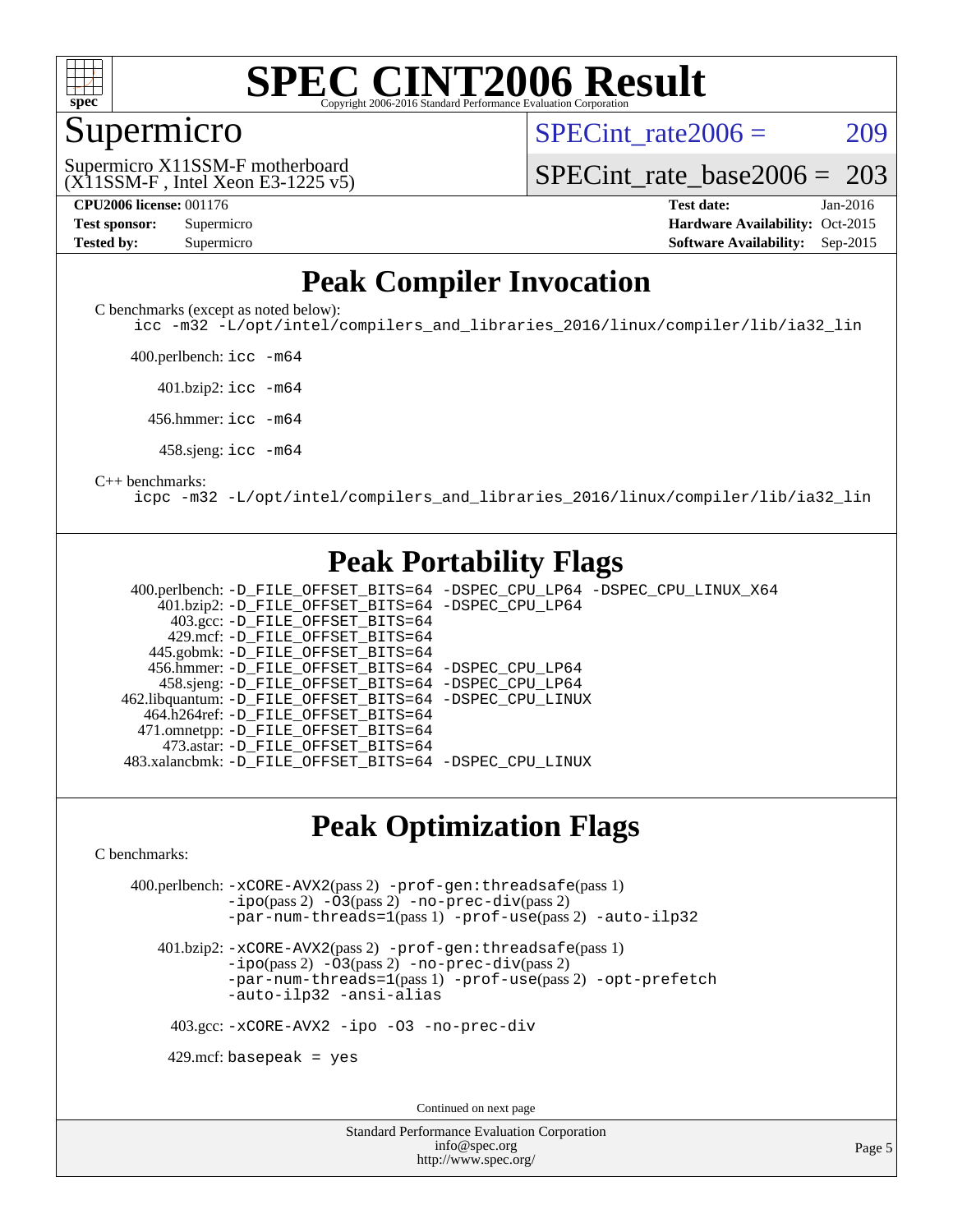

# Supermicro

SPECint rate $2006 = 209$ 

(X11SSM-F , Intel Xeon E3-1225 v5) Supermicro X11SSM-F motherboard

SPECint rate base  $2006 = 203$ 

#### **[CPU2006 license:](http://www.spec.org/auto/cpu2006/Docs/result-fields.html#CPU2006license)** 001176 **[Test date:](http://www.spec.org/auto/cpu2006/Docs/result-fields.html#Testdate)** Jan-2016

| <b>Test sponsor:</b> | Supermicro |
|----------------------|------------|
| <b>Tested by:</b>    | Supermicro |

**[Hardware Availability:](http://www.spec.org/auto/cpu2006/Docs/result-fields.html#HardwareAvailability)** Oct-2015 **[Software Availability:](http://www.spec.org/auto/cpu2006/Docs/result-fields.html#SoftwareAvailability)** Sep-2015

# **[Peak Optimization Flags \(Continued\)](http://www.spec.org/auto/cpu2006/Docs/result-fields.html#PeakOptimizationFlags)**

```
 445.gobmk: -xCORE-AVX2(pass 2) -prof-gen:threadsafe(pass 1)
                -prof-use(pass 2) -par-num-threads=1(pass 1) -ansi-alias
                -opt-mem-layout-trans=3
       456.hmmer: -xCORE-AVX2 -ipo -O3 -no-prec-div -unroll2 -auto-ilp32
        458.sjeng: -xCORE-AVX2(pass 2) -prof-gen:threadsafe(pass 1)
                -i\text{po}(pass 2) -\overline{O}3(pass 2)-no-prec-div(pass 2)
                -par-num-threads=1-prof-use-unroll4
                -auto-ilp32
    462.libquantum: basepeak = yes
      464.h264ref: -xCORE-AVX2(pass 2) -prof-gen:threadsafe(pass 1)
                -ipo(pass 2) -O3(pass 2) -no-prec-div(pass 2)
               -par-num-threads=1(pass 1) -prof-use(pass 2) -unroll2
                -ansi-alias
C++ benchmarks: 
      471.omnetpp: -xCORE-AVX2(pass 2) -prof-gen:threadsafe(pass 1)
               -no-prec-div(pass 2)-par-num-threads=1(pass 1) -prof-use(pass 2) -ansi-alias
                -opt-ra-region-strategy=block -Wl,-z,muldefs
                -L/sh -lsmartheap
        473.astar: basepeak = yes
    483.xalancbmk: basepeak = yes
```
### **[Peak Other Flags](http://www.spec.org/auto/cpu2006/Docs/result-fields.html#PeakOtherFlags)**

[C benchmarks](http://www.spec.org/auto/cpu2006/Docs/result-fields.html#Cbenchmarks):

403.gcc: [-Dalloca=\\_alloca](http://www.spec.org/cpu2006/results/res2016q1/cpu2006-20160107-38630.flags.html#b403.gcc_peakEXTRA_CFLAGS_Dalloca_be3056838c12de2578596ca5467af7f3)

The flags files that were used to format this result can be browsed at <http://www.spec.org/cpu2006/flags/Intel-ic16.0-official-linux64.html> <http://www.spec.org/cpu2006/flags/Supermicro-Platform-Settings-V1.2-revH.html>

You can also download the XML flags sources by saving the following links: <http://www.spec.org/cpu2006/flags/Intel-ic16.0-official-linux64.xml> <http://www.spec.org/cpu2006/flags/Supermicro-Platform-Settings-V1.2-revH.xml>